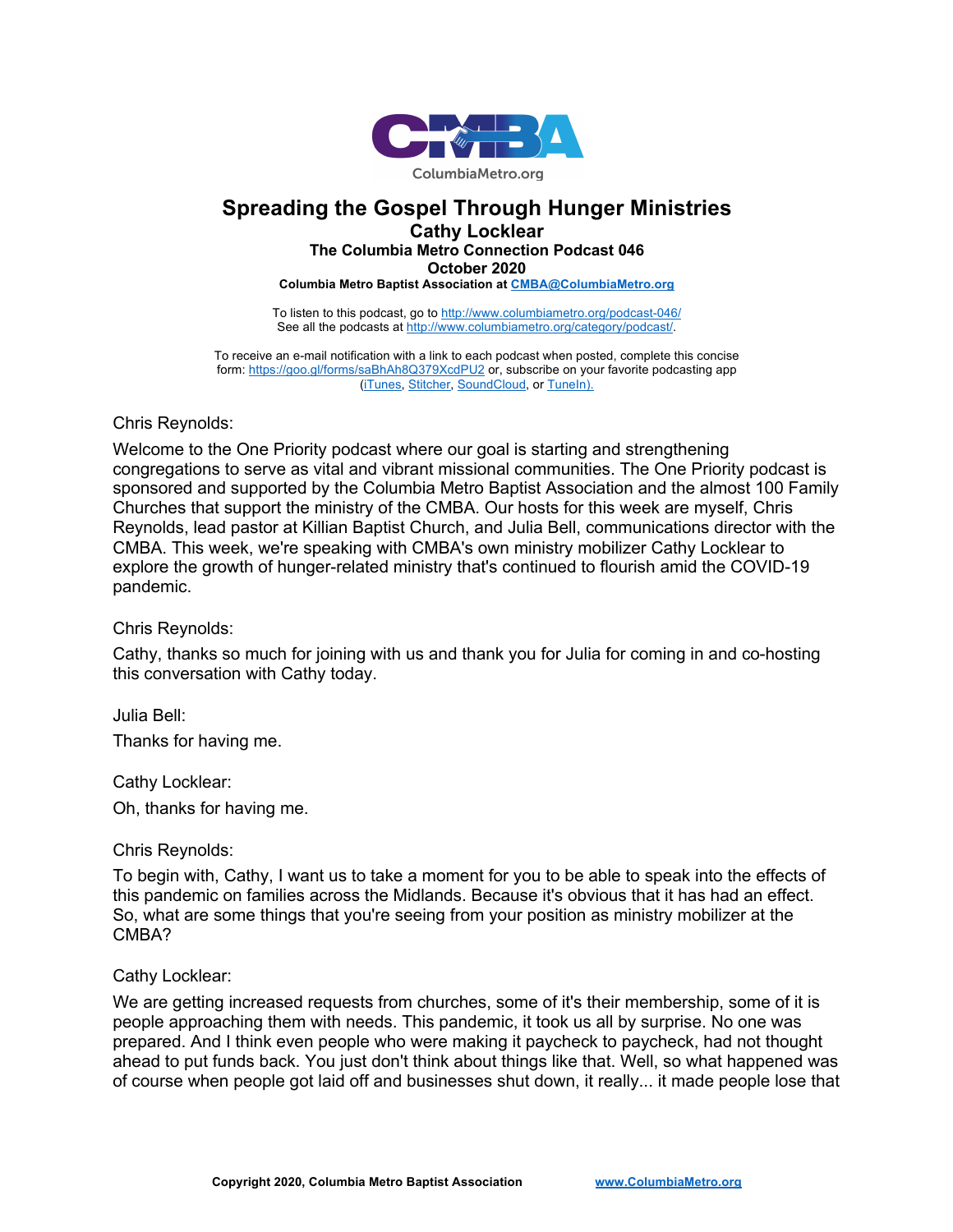ability to pay their rent, lose their ability to pay their utilities, and even provide the basic needs for their families, which is so sad.

#### Cathy Locklear:

The good thing about that is they turned to the church. Oddly enough, I think that's a positive thing. I think that when people turn to the church, they know what the resources should be. People who weren't used to looking for help would now have to call agencies, call churches, and we are there, continuing to help those people.

Chris Reynolds:

Good.

# Julia Bell:

So, Cathy, why is it that hunger-related ministries in particular make such a big impact in a church's community?

## Cathy Locklear:

Oh, you know, it does make an impact in the community, but it also makes an impact to the church. In the community, I think the reason people... I believe and I've always believed that before we can speak into people's lives, we have to have that touch. We got to have that connection. Whether that be they come to us for help and we're able to help, is simply showing that the church cares. So, if the church reaches out to the neighborhood, if they see a sign out there, saying, "We're giving away food. We know that times are hard," it opens that door for those conversations. I think that is how a church can really impact their community and have those one-on-one conversations with people that normally they wouldn't have had. People wouldn't just come to a church, just to come to a church. It's sad that it had to happen in this way or that it's happening in this way to families, but it does give the church the opportunity.

# Cathy Locklear:

And then there's the church itself. Hunger ministry in an odd way is almost fun. People have food drives. They collect food. They have contest among themselves, and there's a sense of unity when they have a direction and a ministry that people can relate to and they know they're doing a good work. So, it does, it brings unity to a church. I feel like it's positive on all aspects.

# Chris Reynolds:

It almost sounds as if the church itself and the community understand that this is not something that's extra, this really gets back to a deeper, from a biblical standpoint, it gets to even a deeperrooted level of we're genuinely helping people. It's not just extra on top of the norm of life. I think that's good. Generally speaking, what are some ways in which churches are meeting hunger needs in our area around the Midlands?

# Cathy Locklear:

Well, you know, many of churches, even before anything happened, we have always had churches that had food pantries. They're open on regular basis and community knows they can come to them. Church gathers the food and distributes it. They're able to have, again, those one-on-one conversations with people. I think when a church distributes food versus an organization just handing a bag, that touch to be able to talk to that person and share with that person why you're doing it, I think that makes all the difference in the world. And then some of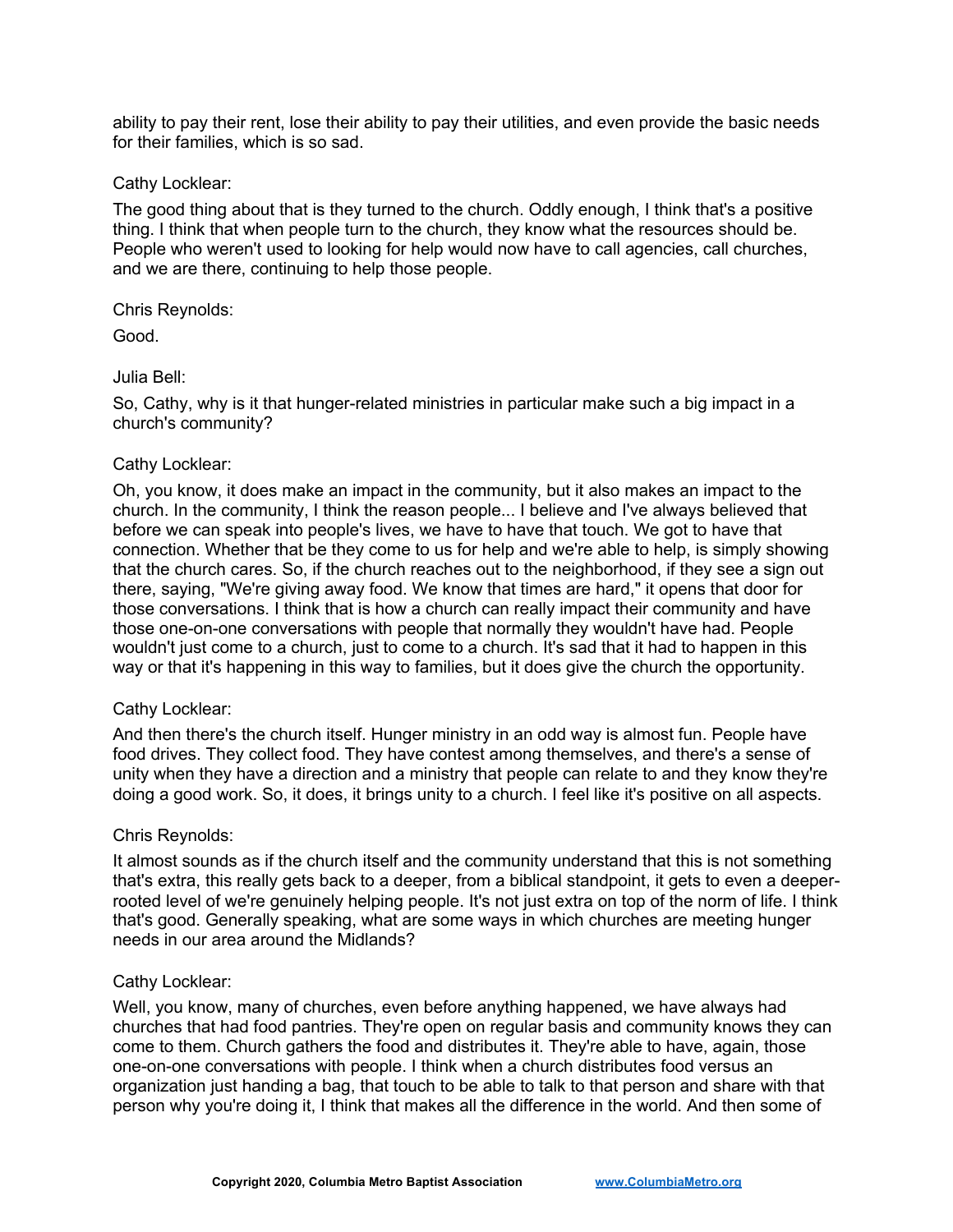our churches, because of windfalls of some sort, are able to hold single distribution events. They're able to put a sign out saying, "This Saturday morning, we'll be giving out food." That's a wonderful thing. People really, they look out for that kind of thing and they appreciate it. I did talk to a pastor earlier this week, and they have gift cards in their church. And when people call, they simply do a gift card for a grocery store.

Chris Reynolds:

Oh, wow.

## Cathy Locklear:

Another way that the churches can reach out in their community is helping other churches. We talked a minute ago about food pantries, I mean, I'm sorry, about... We talked a minute ago about food drives, and that is something that a church can have a food drive, even if they don't have the means to give that food out, collect that food, give it to another church, share that resource. It's churches working together which is great.

Chris Reynolds:

That's good.

Cathy Locklear:

Our Association has a central location where the food can be dropped off and picked up by a church that has a hunger ministry. Sometimes you may not know, your church may not know what to do with that food. You know you want to do something, you know you have the resources to do it, and we can connect you directly with the church or we can help you send it out to other churches.

Chris Reynolds:

Good.

Julia Bell:

Okay. Cathy, you sort of just touched on this, but what if a church staff member or a lay leader is listening to this and feels the prompting to start a hunger ministry, what do you recommend? Where do they start?

# Cathy Locklear:

Well, a lot of people think, "Well, the first thing we need to do is make sure if our church has space for the food and that kind of thing." Well, no. First thing you have to do is make sure you have people within your church with a heart for that ministry, a heart for reaching out to the poor that will not only just collect that food, but they will actually take the time to speak with that person that it's going to. And then take a look at your community. See what the needs are out there. See if there's another organization that's already begun a hunger ministry of some sort in your community maybe you can partner with.

#### Cathy Locklear:

If you want to start from scratch, over the years I have developed all kinds of forms and procedures and good practices, and I have some stories to tell. But we will be glad to sit down with you and tell you how to begin one or help you begin your own. Every church, I think, would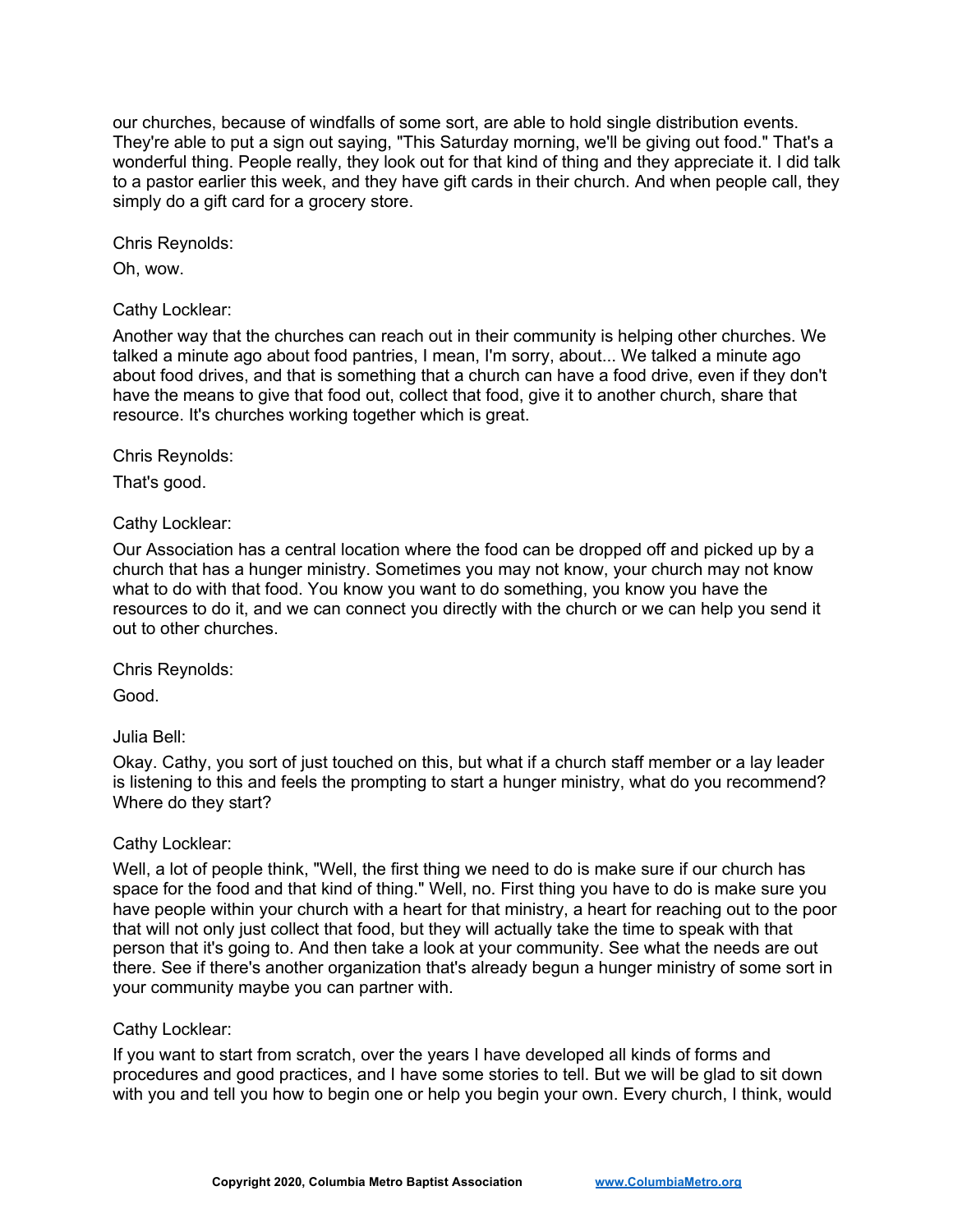tailor it differently, whether it's a food pantry, single distribution, or helping another church. So, I think that the church first has to think about what fits their church first, and maybe not, like I said, reinvent the wheel. It may be that you partner with a local agency, something like that. We do have some contacts out there that we know of, the people who are already doing the hungerrelated things.

## Chris Reynolds:

Well, now that you kind of mention that, you're talking about those hunger-related ministry groups that are around the Midlands, what are a couple of those ministry groups that y'all work with or that you know of? That way we can include them in this show, for churches that are maybe looking at getting started, or expanding their hunger-related ministry style.

## Cathy Locklear:

Oh, yeah. There's a lot of organizations around the Midlands that their main focus is hunger or they collect food. Harvest Hope is one. Harvest Hope is one of those organizations that our churches can approach about getting food. A few weeks ago, Cooperative Ministry donated an entire pallet of food for our churches with hunger ministries to share. They refer people to our churches for help. They do a lot of clothing and things like that, and household goods, but they told us they're just not well equipped for people approaching them with hunger needs. So some of our churches have stepped up and said, "You can send them to us." It was so good that they felt with this resource, they took some of their funds and purchased that pallet of food. There again, that leads back to, we have that food, or the Association has that food, ready to be distributed through hunger ministries in the churches. If anyone needs that, please give me a call.

# Chris Reynolds:

For a quick clarification on that. So the Cooperative Ministries and you're talking about pallets of food, who's that available... Who can pick up on those food? Is that for individuals, is it for churches? How does that work? When does that happen?

# Cathy Locklear:

Hillmont Baptist Church out in the north Main Street area allows us to use some space. We have a small warehouse room with food in it. Of course, that's open to any churches of the Association with hunger ministries. Occasionally we'll have a pastor who's maybe dealing oneon-one with a privacy issue or Sistercare who has a privacy issue that needs to just pick up some food for someone, and we do make arrangements for that kind of thing. But this food is set up to be distributed through our churches. We don't have an active food pantry for Columbian Metro Baptist Association. All of this will filter through our churches, so they can make that personal touch with the community.

#### Cathy Locklear:

If I could tell you about one more, churches working with churches, Red Hill Baptist Church right now is in the middle of a wonderful thing that they're doing. They arrange to get truckloads, large 18-wheel truckloads of government food boxes. It's already set up to be handed to families. They have made that available to the churches of the Association. We have done two weeks out of six weeks. We've got four more weeks to go. If someone's interested, and we will help show you how to get down to Red Hill to pick that food up. But that is a church working with a church who is working with the government to get that food distributes.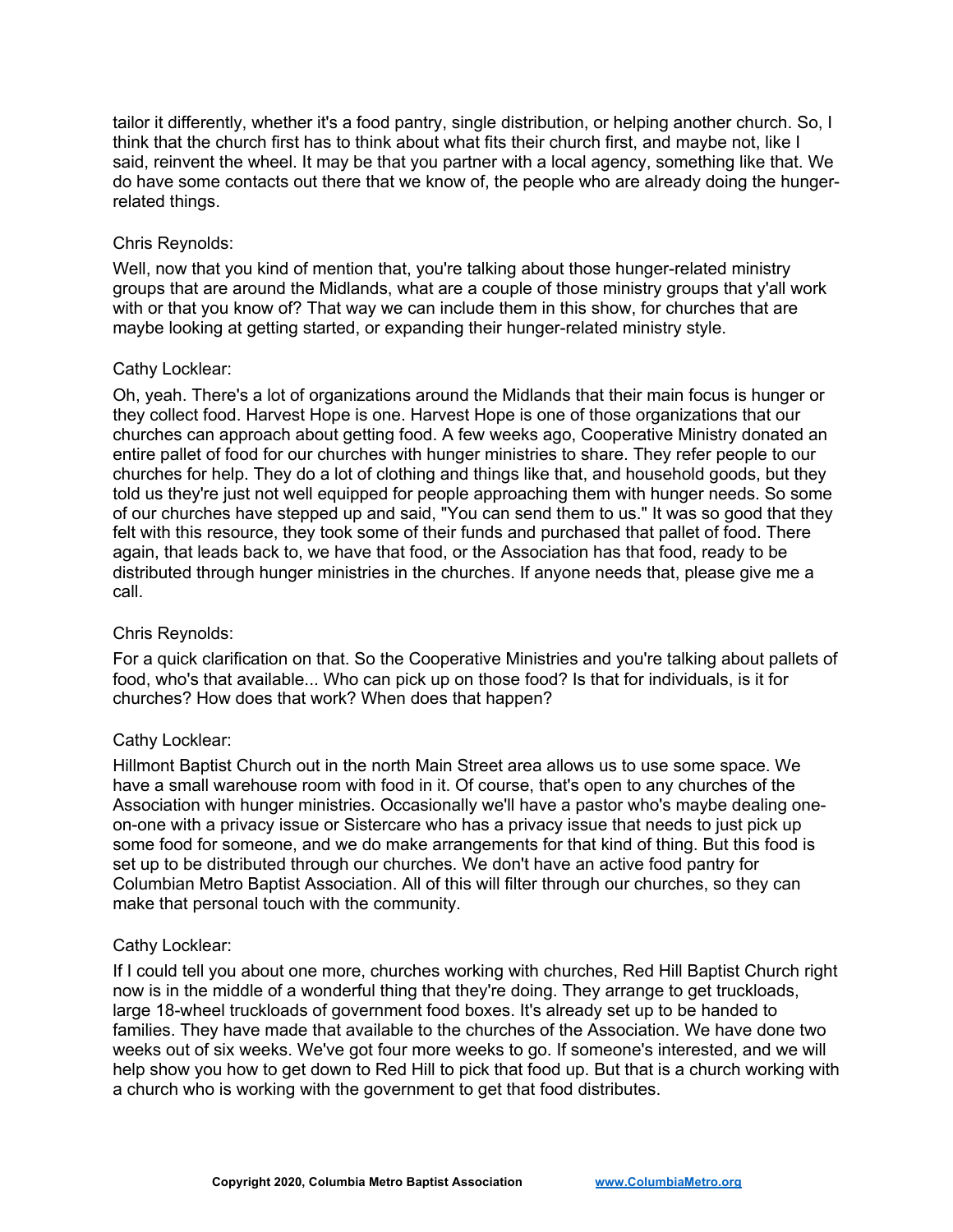## Chris Reynolds:

That's really good. Really good.

## Julia Bell:

So, Cathy, you've shared so much great information. But if someone has questions about partnering with another church, about starting their own ministry, or maybe even connecting with one of these community partners that you've mentioned, are you available to help them with that?

## Cathy Locklear:

Oh, Julia. I would love to help them. When I first began with the Association over 20 years ago, that was my first responsibility, it was the hunger ministry. I must say I have a lot of experience and, again, I have a lot of stories that I could share. But that being said, I would love to share with our churches who are interested and I also, being out in the community a good bit, have come across agencies and organizations that will work with others. I do have a good idea of which churches have food pantries and hunger ministries in their churches. I'd love to hear more stories from y'all also. The Association also has another step that we can help our churches get started in the ministry or strengthen their ministries. We have grants available. Now, the one I focus on and work with a good bit is the Hunger Ministry. We begin those grants at 500 dollars, and they're available for active churches in our Association. But do bear in mind that there are other grants out there, pastoral training, educational scholarships for ministry, replanting and restarting churches, leadership and evangelism ministries and other community impact ministries that the church would be interested in, please give us a call on that and we can help you maybe get some start-up funds or something to strengthen what you're already doing.

# Chris Reynolds:

That's good. Now, what's a phone number that they could contact you guys at... they wanted to do something like the grant opportunities through to CMBA.

# Cathy Locklear:

Oh, yes. They can call Cathy Locklear at 803-622-0303. My email is simply cathylocklear@columbiametro.org.

Chris Reynolds: Great. Well, we-

Cathy Locklear: I'd love to hear from them.

#### Chris Reynolds:

We really appreciate it, Cathy. Thank you so much for all that you're doing with the Association and our churches across the Midlands in helping to coordinate these efforts to meet the needs of our community when it comes to hunger ministry.

Cathy Locklear:

Great. Thank you for having me.